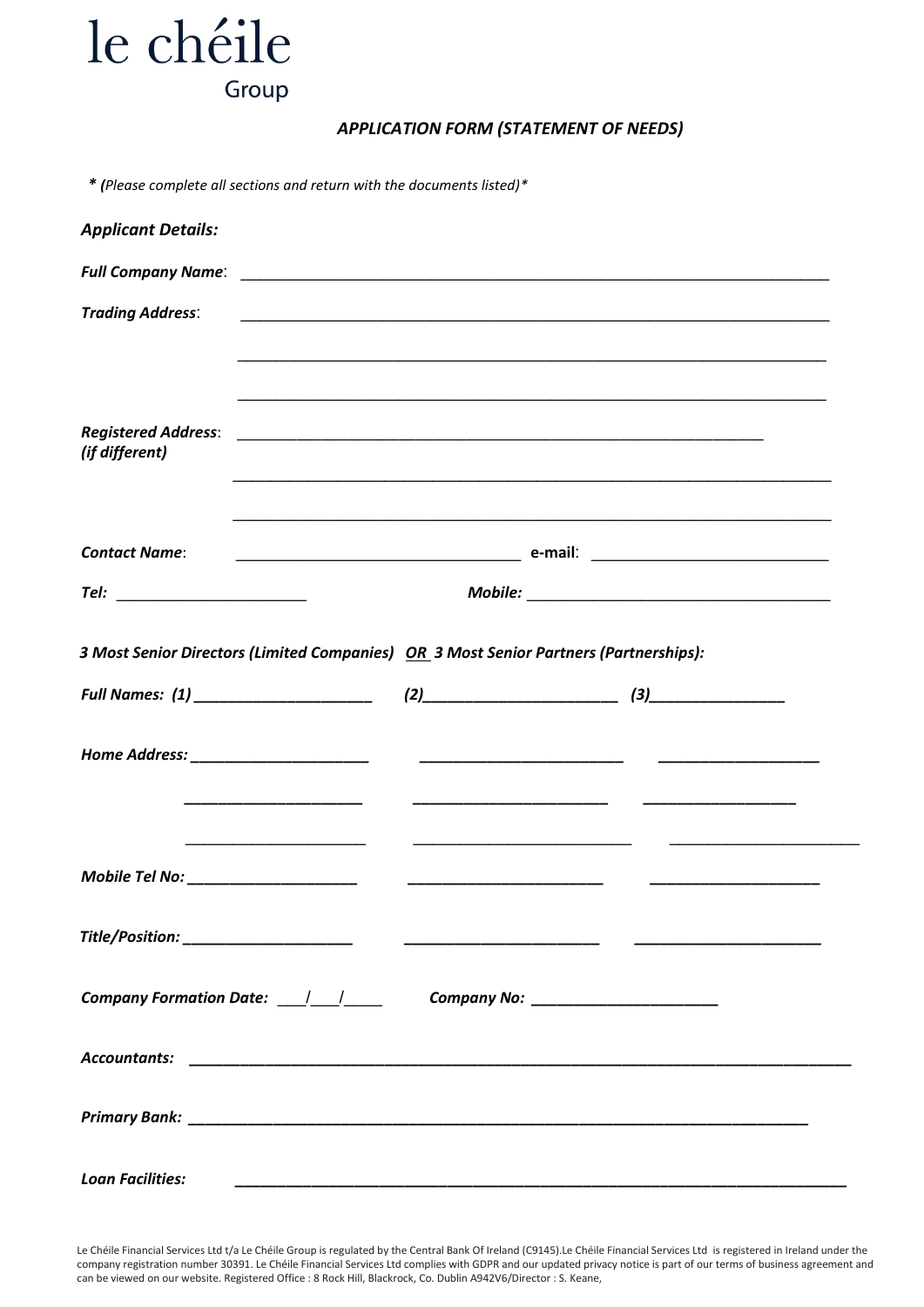## le chéile Group

| Agreed Overdraft Limit: $E/E$ __________                                              | Date Agreed: $\_\_\_\_\_\_\_\_\_\_\_\_\_\_\_\_\_\_\_\_\_$                                                             |
|---------------------------------------------------------------------------------------|-----------------------------------------------------------------------------------------------------------------------|
| Current Account Balance: €/£ __________<br>(Credit/Debit)                             |                                                                                                                       |
| <b>Facilities secured by:</b>                                                         | Industry Associations (e.g NFB / FMB / CITA / CECA / CIOB / etc) ___________________________________                  |
| <b>CONTRACT DETAILS:</b>                                                              |                                                                                                                       |
| <b>Employer/Beneficiary:</b>                                                          |                                                                                                                       |
|                                                                                       |                                                                                                                       |
|                                                                                       | <u> 1989 - Johann Harry Harry Harry Harry Harry Harry Harry Harry Harry Harry Harry Harry Harry Harry Harry Harry</u> |
|                                                                                       |                                                                                                                       |
|                                                                                       |                                                                                                                       |
| <b>Bond Expiry Event (Practical Completion,</b><br><b>End of Maintenance, Other):</b> | <u> 1989 - Johann Barn, mars an t-Amerikaansk politiker (* 1908)</u>                                                  |
| Contract Start Date: $\angle$                                                         |                                                                                                                       |
| <b>Type of Contract:</b>                                                              |                                                                                                                       |
|                                                                                       |                                                                                                                       |
|                                                                                       |                                                                                                                       |
| Commercial General Insurance Renewal Date: \rightarrow /                              |                                                                                                                       |
|                                                                                       |                                                                                                                       |

Le Chéile Financial Services Ltd t/a Le Chéile Group is regulated by the Central Bank Of Ireland (C9145).Le Chéile Financial Services Ltd is registered in Ireland under the company registration number 30391. Le Chéile Financial Services Ltd complies with GDPR and our updated privacy notice is part of our terms of business agreement and can be viewed on our website. Registered Office : 8 Rock Hill, Blackrock, Co. Dublin A942V6/Director : S. Keane,